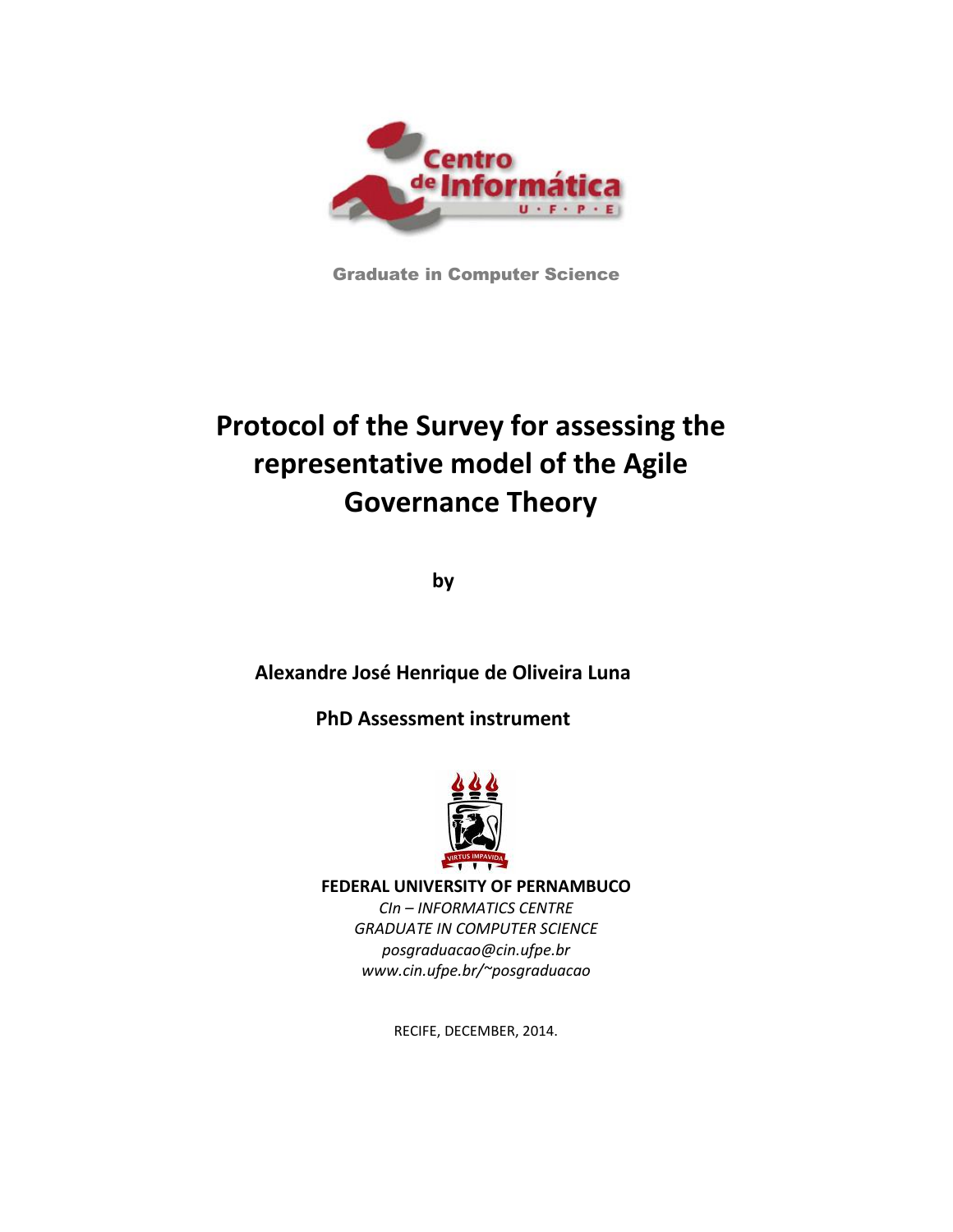# **Summary**

| $\mathbf{1}$   |        |                                                                               |
|----------------|--------|-------------------------------------------------------------------------------|
|                | 1.1    |                                                                               |
|                | 1.2    |                                                                               |
|                |        |                                                                               |
| $\overline{2}$ |        |                                                                               |
|                | 2.1    |                                                                               |
|                | 2.1.1  |                                                                               |
|                | 2.1.2  |                                                                               |
|                | 2.1.3  |                                                                               |
|                | 2.1.4  |                                                                               |
|                | 2.1.5  |                                                                               |
|                | 2.1.6  |                                                                               |
|                | 2.1.7  |                                                                               |
|                | 2.1.8  |                                                                               |
|                | 2.1.9  |                                                                               |
|                | 2.1.10 |                                                                               |
|                | 2.1.11 |                                                                               |
|                | 2.1.12 |                                                                               |
|                | 2.2    |                                                                               |
|                | 2.2.1  |                                                                               |
|                | 2.2.2  |                                                                               |
|                | 2.2.3  |                                                                               |
|                | 2.2.4  |                                                                               |
|                | 2.2.5  |                                                                               |
|                | 2.2.6  |                                                                               |
|                | 2.2.7  |                                                                               |
|                | 2.2.8  |                                                                               |
|                | 2.2.9  | Contato para preocupações sobre os direitos dos participantes da pesquisa  12 |
|                | 2.2.10 |                                                                               |
|                | 2.2.11 |                                                                               |
| 3              |        |                                                                               |
| 4              |        |                                                                               |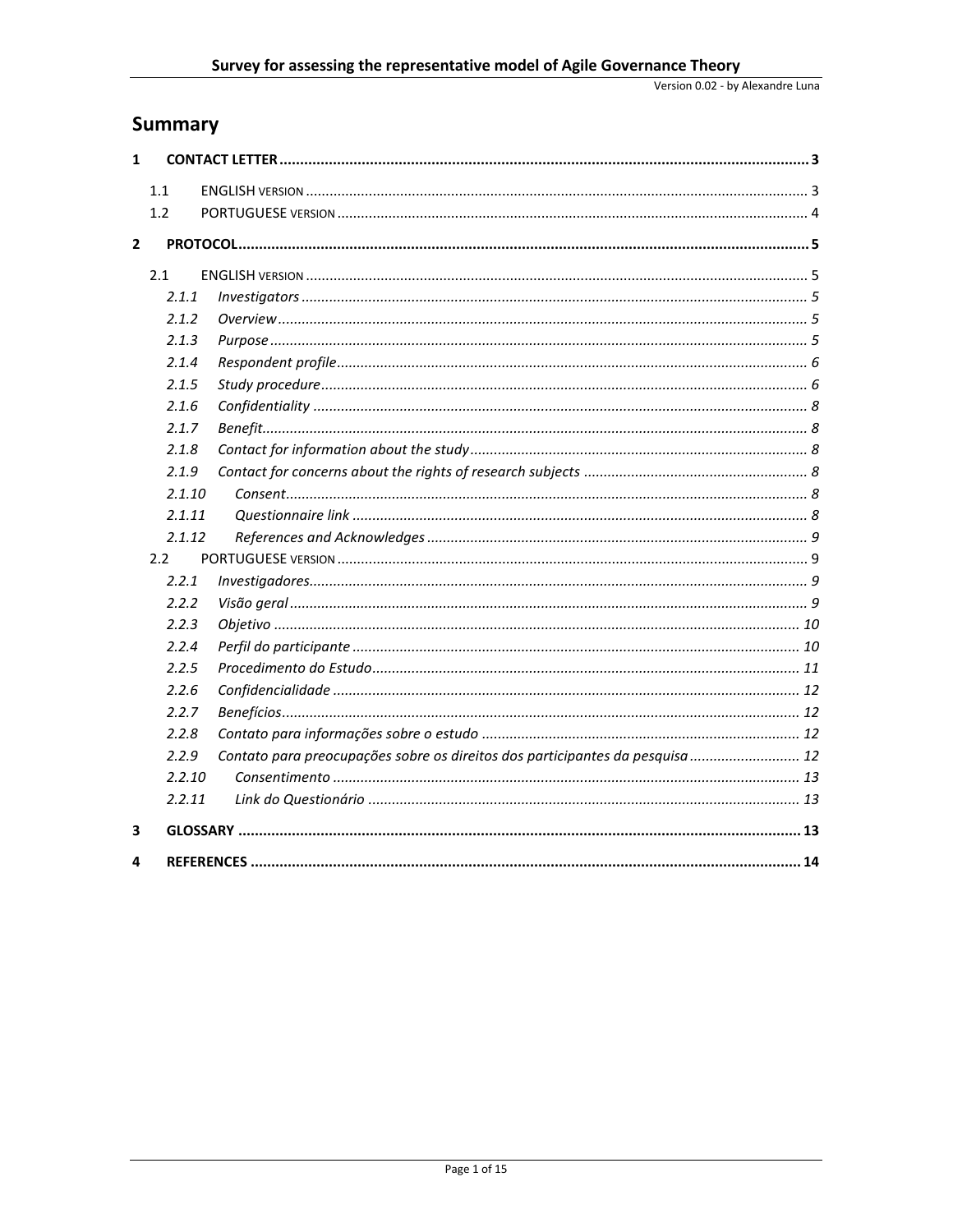Version 0.02 - by Alexandre Luna

# <span id="page-2-0"></span>1 Contact letter

# <span id="page-2-1"></span>1.1 ENGLISH version

Dear [FirstName] [LastName],

We hope this email finds you well.

You have being invited to participate of an Explanatory Survey about Agile Governance. We identify that you are a representative agent of the phenomena under study, having the experience that is relevant to this research.

This survey is part of a broader research that is being carried out by the Agile Governance Cell (AGC) of the Project Research Group (GP2) in Informatics Centre (CIn) at Federal University of Pernambuco (UFPE). The research has exclusively academic purposes related to a doctoral thesis of the Graduate Program in Computer Science from the aforementioned institution.

The objective of this survey is to collect data about the characteristics of agility dimension upon governance capabilities of the organizations and their projects, as well as concerning to the influence of the variables from the external environment and the moderator effect of the variables from the inner context, related to the business operations.

This survey takes approximately **30 minutes** to complete. However, if you prefer, you can start the survey, stop it temporarily and resume it at your convenience until you finish it.

The identity of the respondent will be absolutely preserved. Details, considering aspects such as: purpose, procedure, confidentiality, benefits, ethics and contacts; are available in the short version of the Survey protocol, at:<http://www.agilegovernance.org/survey-protocol>

Below is the link of the Survey:

[SurveyLink]

This link is uniquely tied to this survey and your email address. Please do not forward this message.

We are looking forward to hearing from you soon.

Thanks for your participation!

Please note: If you do not wish to receive further emails from us, please click the link below, and you will be automatically removed from our mailing list.

[RemoveLink]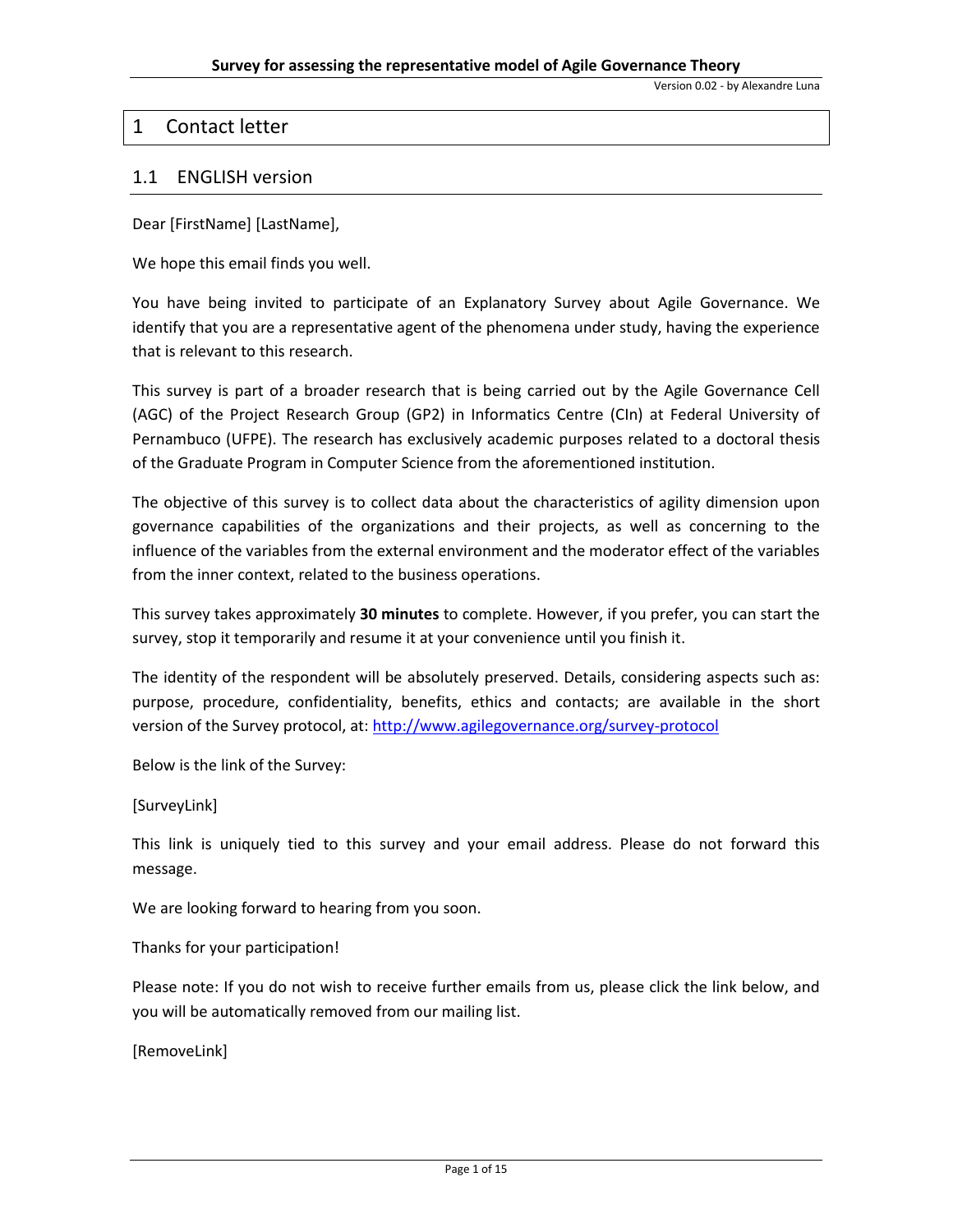# <span id="page-3-0"></span>1.2 PORTUGUESE version

Caro(a) [FirstName] [LastName],

Esperamos que este email o(a) encontre bem.

Você está sendo convidado para participar de uma Explanatory Survey sobre Governança Ágil. Identificamos que você é um agente representativo dos fenômenos em estudo, possuindo a experiência que é relevante para esta pesquisa.

Este survey é parte de uma pesquisa mais ampla que está sendo conduzido pela Célula de Governança Ágil (CGA) do Grupo de Pesquisa em Projetos (GP2) no Centro de Informática (CIn) da Universidade Federal de Pernambuco (UFPE). A pesquisa tem fins exclusivamente acadêmicos relacionados a uma tese de doutoramento do Programa de Pós-graduação em Ciência da Computação da mencionada instituição.

O objetivo deste survey é coletar dados sobre as características da dimensão de agilidade relacionadas às capacidades de governança das organizações e seus projetos, bem como a influência das variáveis do ambiente externo às organizações e o efeito moderador das variáveis do ambiente interno, relacionados com as operações do negócio.

Este survey leva, aproximadamente, **30 minutos** para ser concluído. Contudo, se você preferir, pode iniciar o questionário, interrompê-lo temporariamente e retomá-lo na sua conveniência até sua completa finalização.

A identidade do respondente será absolutamente preservada. Maiores detalhes, considerando aspectos, como: objetivo, procedimento, confidencialidade, benefícios, ética e contatos; estão disponíveis na versão resumida do protocolo do Survey em: <http://www.agilegovernance.org/survey-protocol>

Abaixo segue o link do Survey:

[SurveyLink]

Este link está vinculado exclusivamente a esta pesquisa e ao seu endereço de e-mail. Por favor, não encaminhe esta mensagem.

Estamos ansiosos para ouvi-lo em breve.

Obrigado pela sua participação!

Atenção: Se você não quiser receber mais e-mails a partir de nós, por favor, clique no link abaixo, e você será automaticamente removido da nossa lista de discussão.

[RemoveLink]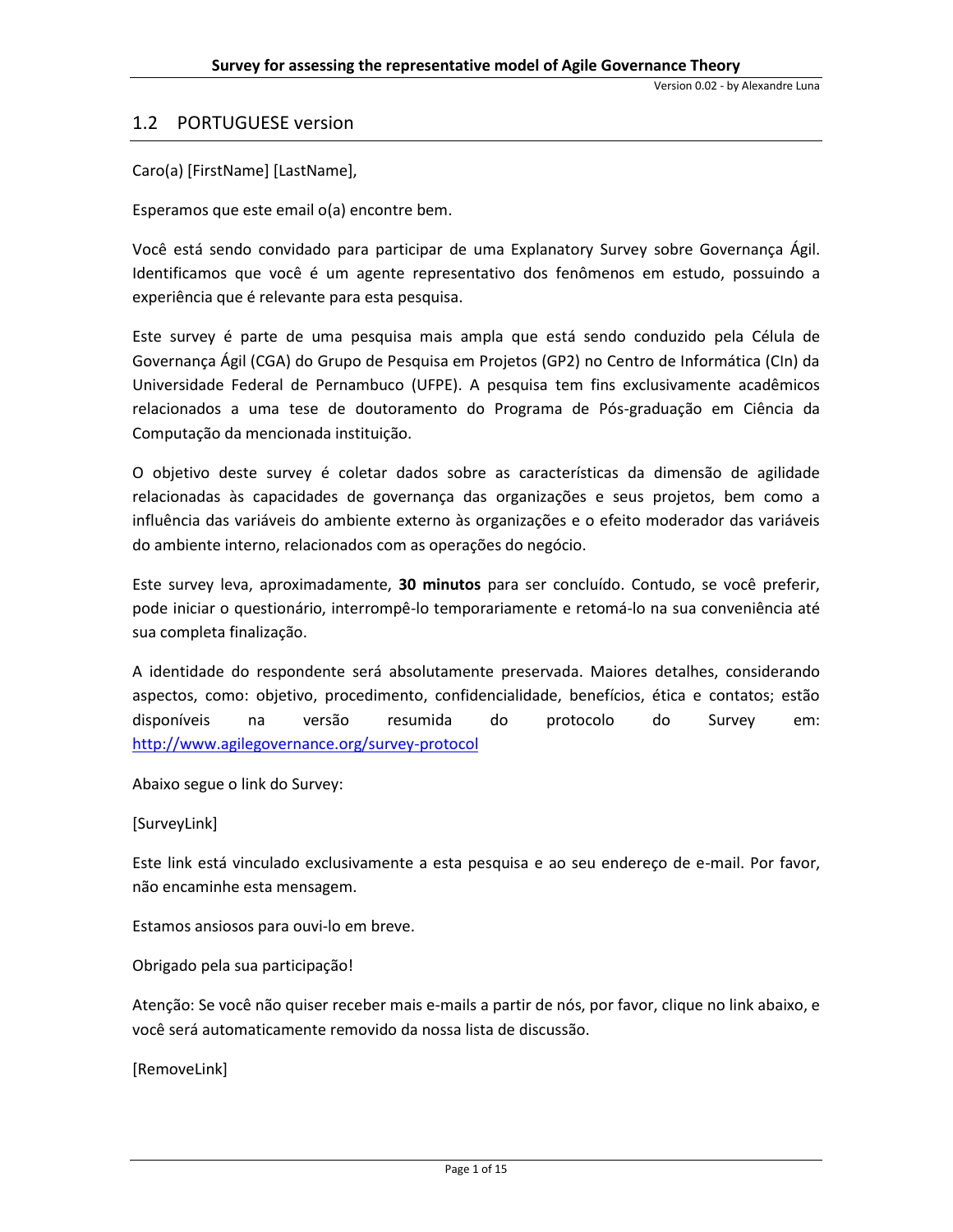Version 0.02 - by Alexandre Luna

# <span id="page-4-0"></span>**2 Protocol**

# <span id="page-4-1"></span>2.1 ENGLISH version

#### <span id="page-4-2"></span>**2.1.1 Investigators**

#### **Principal investigators:**

Dr. Hermano Perrelli de Moura, Professor Center of Informatics (CIn), Federal University of Pernambuco (UFPE), Recife, Brazil.

Dr. Philippe Kruchten, P. Eng., Professor Department of Electrical and Computer Engineering (ECE), The University of British Columbia (UBC), Vancouver, Canada.

#### **Co-investigator:**

Alexandre José Henrique de Oliveira Luna, student at UFPE/ CIn, pursuing a Doctoral degree in Computer Science.

# <span id="page-4-3"></span>**2.1.2 Overview**

The Agile Governance Cell (AGC) of the Project Research Group (GP2) in the Center for Informatics (CIn) at Federal University of Pernambuco (UFPE) is conducting a research to get a better understanding of the relevance of the Agile Governance topic.

In fact, this study is part of a wider research conducted by the investigators in order to identify application of agile capabilities on governance capabilities to improve business operations, as well as the expand the understanding of how these arrangements can help the organizations to attain greater enterprise agility and support its overall strategy.

We are inviting representative agents from the phenomena in study (se[e 2.1.4\)](#page-5-0) to participate in an online survey seeking to investigate the application of agile capabilities on governance capabilities, their moderator factors and the eventual influence of environmental factors. This study will require the fulfillment of an online questionnaire by the internet.

# <span id="page-4-4"></span>**2.1.3 Purpose**

The purpose of the study is to collect data about the characteristics of agility dimension upon governance capabilities of the organizations and their projects, to assess a representative model derived from a theory of how they are influenced by the variables from the external environment and by the moderator effect of the variables from the inner context, and which are the effects upon business operations.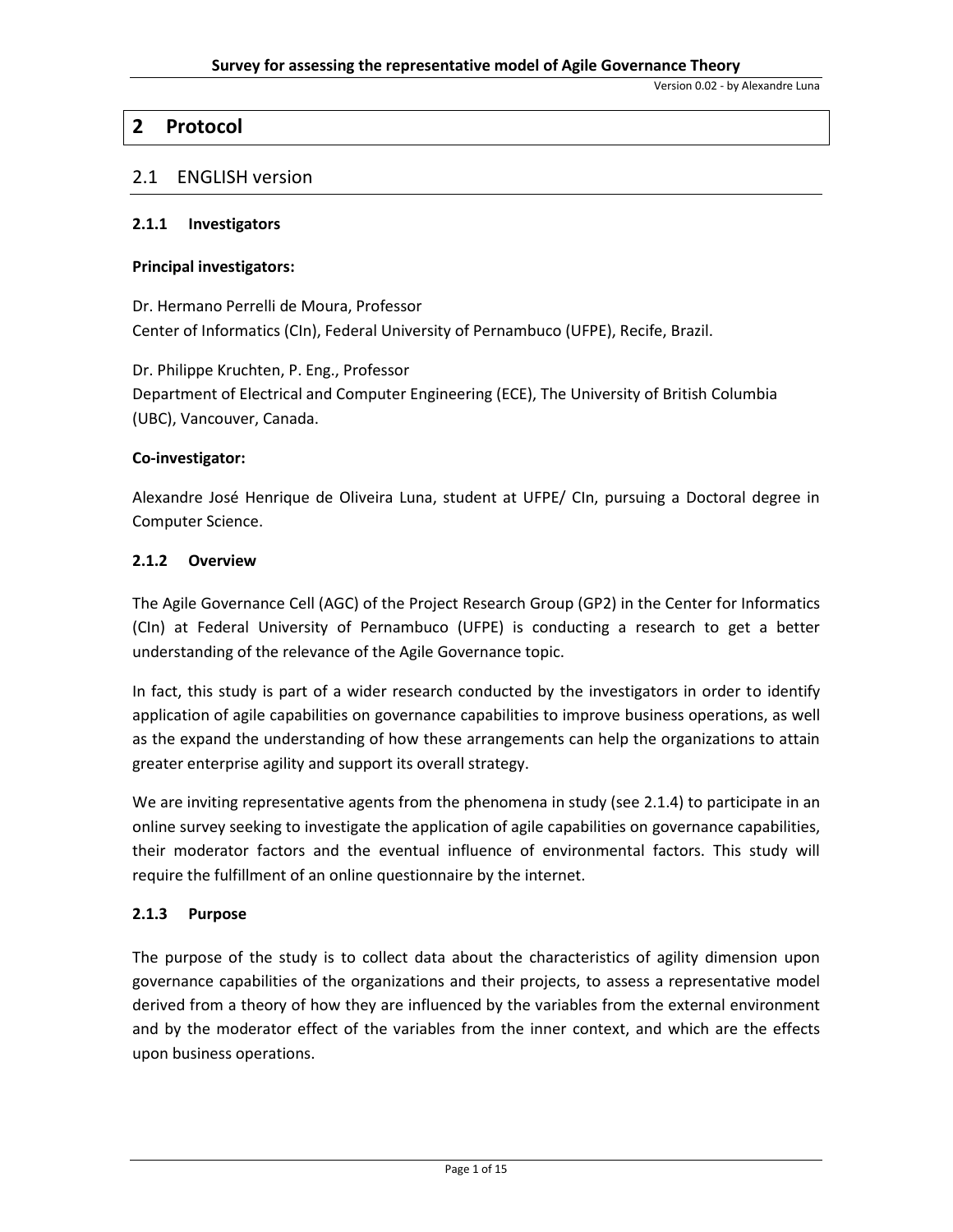We are specifically interested in understanding the factors that influence "team performance", and other organizational contexts derived from its arrangements, namely: projects, business units, enterprise, and multi organizational settings. Our intent is to use the knowledge gained during this study to develop guidelines that can be used by the industry for improve the performance of the organizations and its projects.

# <span id="page-5-0"></span>**2.1.4 Respondent profile**

We are inviting individuals with **professional or academic experience compatible with the sample profile designed for this study depicted in** [Table 2.1](#page-5-2). Due the fact of agile governance has been considered a nascent field of study (Luna, Kruchten, Pedrosa, Almeida Neto, & Moura, 2014), it is a real challenge find experts on that topic.

After conduct a systematic literature review about the state of the art of agile governance (Luna et al., 2014) and debate its findings with scholars and practitioners, we have agreed that the respondents that match with the profile depicted in [Table 2.1](#page-5-2)**,** can be considered representative agents of the phenomena in study, possessing expertise that is relevant to this research.

<span id="page-5-2"></span>

| <b>Criterion</b>              | <b>Description</b>                                                                                                                                                                                                                                                                                                                                                                                                                                  |
|-------------------------------|-----------------------------------------------------------------------------------------------------------------------------------------------------------------------------------------------------------------------------------------------------------------------------------------------------------------------------------------------------------------------------------------------------------------------------------------------------|
| (1) Qualification             | researchers/scholars, professionals or graduate students                                                                                                                                                                                                                                                                                                                                                                                            |
| (2) Experience                | who has experience (academic and/ or professional) in:                                                                                                                                                                                                                                                                                                                                                                                              |
|                               | (a) <b>governance capabilities</b> : ability to develop competencies<br>related to way as an organizational context is conducted,<br>administered or controlled, i.e., strategic alignment, decision<br>making, control, compliance ability, steering skills, policy<br>making, accountability, etc.<br>(b) <b>agile capabilities</b> (agile or lean methods): ability to develop<br>competencies related to principles, values and practices, from |
|                               | agile and lean philosophy, i.e., flexibility, "doing more with<br>less", agility, adaptability, resilience, responsiveness,<br>"coordinability" or "orchestrability", self-organization,<br>simplicity, readiness, etc.                                                                                                                                                                                                                             |
| (3) Context of action         | In the context of leadership, coordination, management or steering                                                                                                                                                                                                                                                                                                                                                                                  |
| (4) Organizational<br>context | In any of these organizational contexts: teams, projects, business units,<br>entire enterprise, or multi organizational setting.                                                                                                                                                                                                                                                                                                                    |

#### **Table 2.1 – Sample profile**

# <span id="page-5-1"></span>**2.1.5 Study procedure**

This is an online survey comprehending the following question profile:

# **Table 2.2 – Questionnaire profile**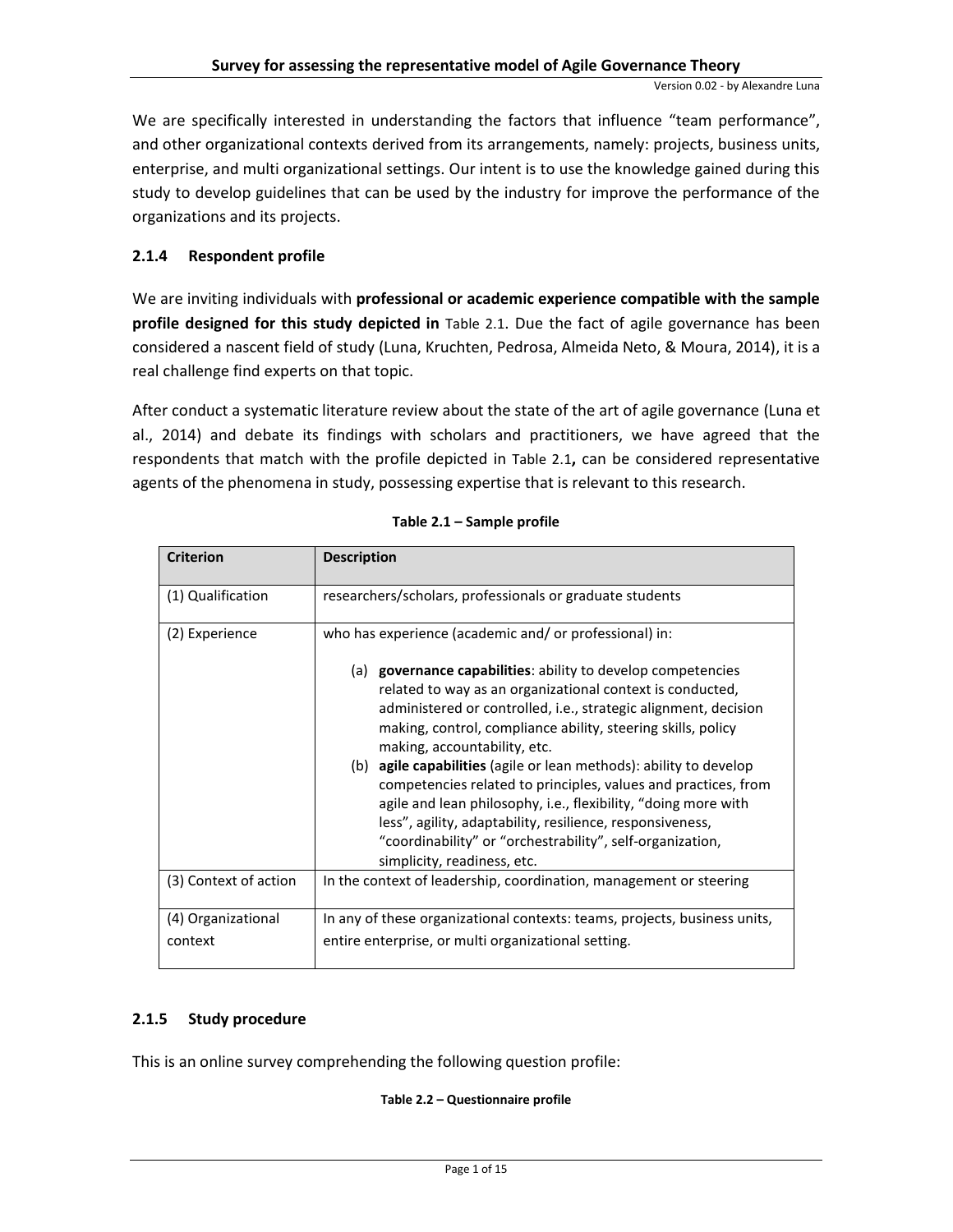| <b>Question profile</b>                                   | Questions | %    |
|-----------------------------------------------------------|-----------|------|
| Questions about the positioning of the subject mindset    | 4         | 10%  |
| Questions about constructs and their relations            | 24        | 59%  |
| Questions related to respondent and his or her demography | 8         | 19%  |
| Questions related to Survey analysis                      |           | 12%  |
|                                                           | 41        | 100% |

Relevant points to **keep in mind before start** to answer the questionnaire:

- (a) This questionnaire must be answered **only** by individuals who match with the profile depicted in [Table 2.1](#page-5-2).
- (b) This questionnaire takes, approximately, **30 minutes** to be answered completely.
	- a. However, if you prefer, you can start the survey, stop it temporarily (keeping your answers safe) and resume it at your convenience until you finish it.
- (c) We kindly ask you to answer the questionnaire **completely**. Otherwise, we will have to discard it, since incomplete questionnaires are not considered valid for our study.
	- a. In case you do not feel comfortable in terms of knowledge to answer precisely any of the questions, please, do not leave unanswered.
	- b. Feel comfortable in providing approximate answers.
	- c. For the research is more important an approximate answer that no response.
- (d) The respondent must keep in mind only a unique organizational context (at a time) when you are answering the questionnaire, based on your experience. You will choose it at the second question (Q2).
	- a. If, at the second question (Q2), the respondent feels comfortable to answer the questionnaire in more than one organizational context, please, he or she should report this on the third question (Q3) that we will send another invitation to your email address, for further contribution.
- (e) The questions from Q5 to Q28 are STATEMENTS. The answer should be the level of agreement with the situations introduced by each issue (according to the scale depicted in [Table 2.3\)](#page-6-0), based on the respondent's own experience in the organizational context chosen at the second question (Q2).

<span id="page-6-0"></span>

| <b>Criteria</b>                                                                               | <b>Assessment scale</b>            |                        |                    |            |                      |                   |                              |            |                                             |                             |
|-----------------------------------------------------------------------------------------------|------------------------------------|------------------------|--------------------|------------|----------------------|-------------------|------------------------------|------------|---------------------------------------------|-----------------------------|
| <b>Illustrative Legend</b>                                                                    | $\sim$<br><b>Strongly Disagree</b> |                        | Disagree partially |            | ′∙ ∙<br>Indifferent  |                   | . .<br>رب<br>Agree partially |            | $\curvearrowright$<br><b>Strongly Agree</b> |                             |
| Numeric Scale                                                                                 |                                    |                        |                    |            |                      |                   |                              |            |                                             | 10                          |
| <b>Your answer:</b> What is your level of<br>agreement with the STATEMENT of<br>the question? | I very<br>strongly<br>disagree     | I strongly<br>disagree | l very<br>disagree | I disagree | I almost<br>disagree | I almost<br>agree | I agree                      | very agree | I strongly<br>agree                         | I very<br>strongly<br>agree |

| Table 2.3 - Assessment scale |
|------------------------------|
|------------------------------|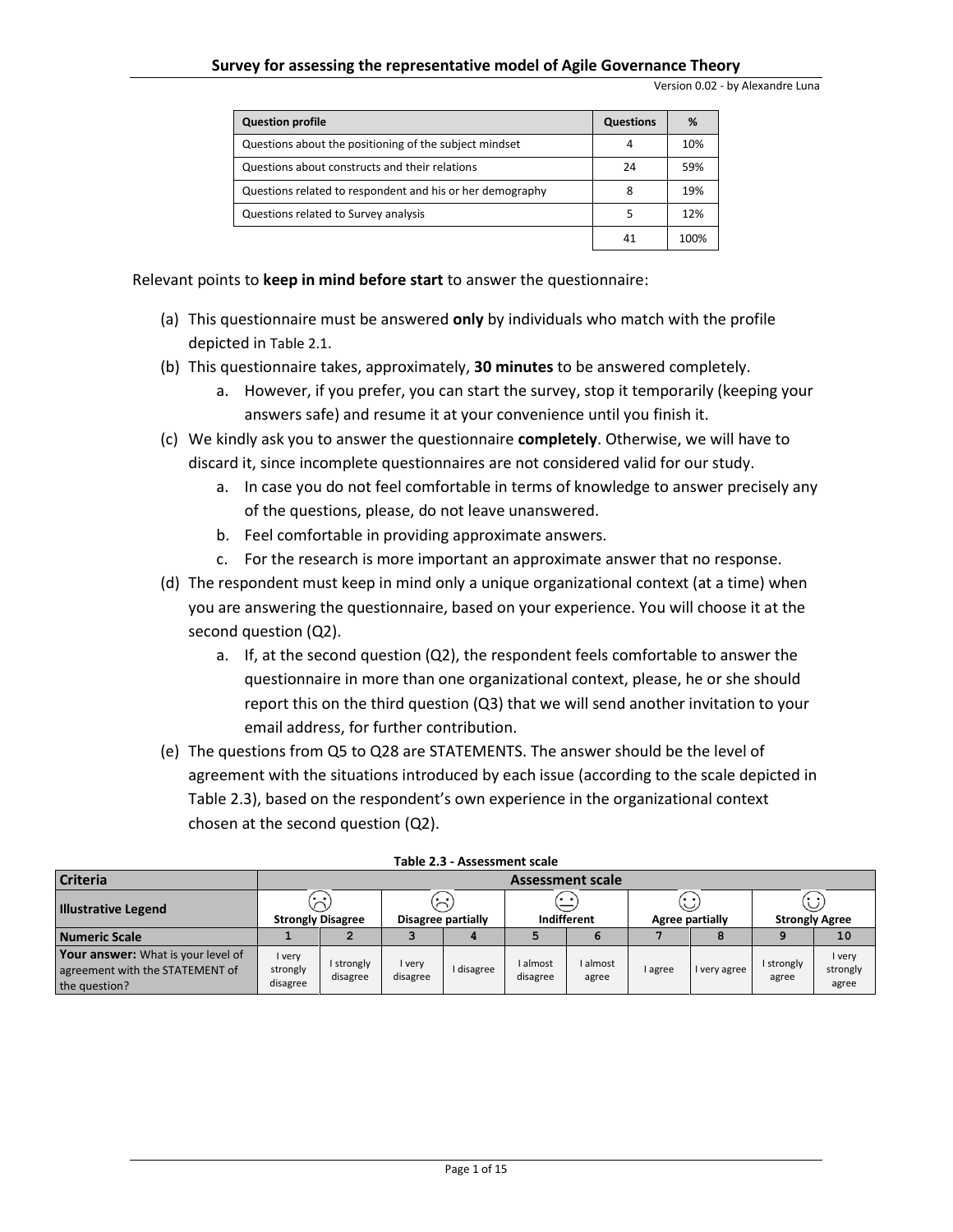# <span id="page-7-0"></span>**2.1.6 Confidentiality**

No one other than the named investigators will have access to the verbatim data collected by this instrument. The study outcome shall be presented as a summary of gathered data, but no personally identifying information shall be reported.

# <span id="page-7-1"></span>**2.1.7 Benefit**

The participant will receive the following intangible benefits from participating in this study:

- 1. The summary of the results will be shared to the participants that fill their email in the related question (Q40). This information may be useful for improve the performance of their organizations and their projects.
- 2. Goodwill from participating in a study to investigate the application of agile capabilities on governance capabilities, their moderator factors and the eventual influence of environmental factors.

# <span id="page-7-2"></span>**2.1.8 Contact for information about the study**

If you have any concerns or desire further information with respect to this study, you may contact the co-investigator, Alexandre Luna [\(ajhol@cin.ufpe.br\)](mailto:ajhol@cin.ufpe.br).

# <span id="page-7-3"></span>**2.1.9 Contact for concerns about the rights of research subjects**

If you have any concerns about your treatment or rights as a research subject, you may contact the Secretary of the Executive Board of Research (SEC-DPQ) in the UFPE Office for Research Affairs and Graduate Studies (PROPESQ) at +55 (81) 2126 7041 or [dpq.propesq@ufpe.br.](mailto:dpq.propesq@ufpe.br)

# <span id="page-7-4"></span>**2.1.10 Consent**

Your participation in this study is entirely voluntary and you may refuse to participate or withdraw your data from the study at any time, before the completion of the questionnaire. Clicking in the link of the questionnaire indicates your consent and support for this study on behalf of your organization and your organization's permission for the use of the provided data to the aims of this study.

# <span id="page-7-5"></span>**2.1.11 Questionnaire link**

Individuals will be invited by email, according to their profile analysis against the criteria depicted in [Table 2.1](#page-5-2)**.** The link that will be sent is uniquely tied to this survey and each email address.

Please do not forward the message received. If you want to suggest someone who has the required profile to participate in this survey, please send us an email with the contact details of this person, minimally consisting of: (1) Email; (2) First Name; (3) Surname; (4) Organization; (5)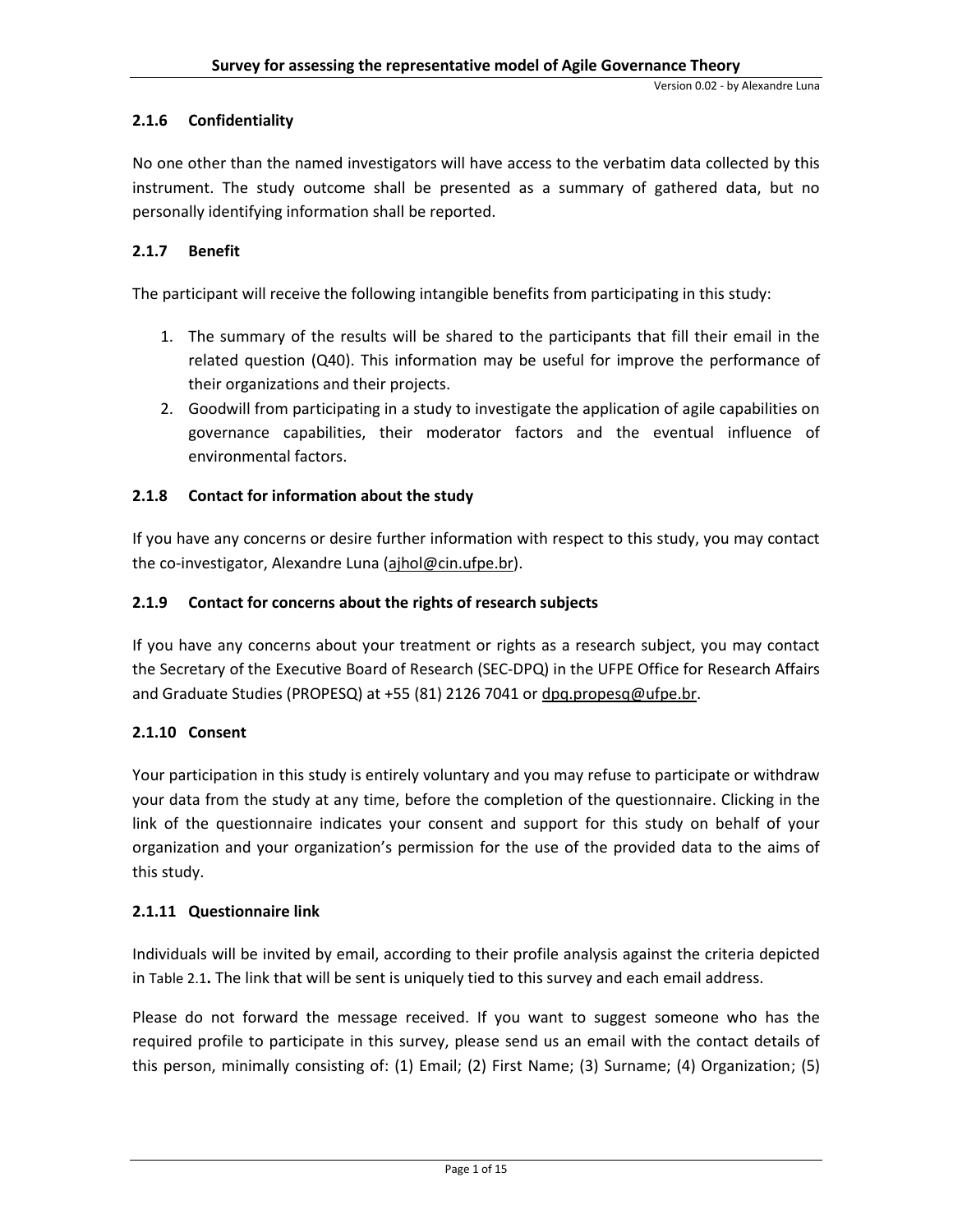URL of professional profile (LinkedIn, CV, etc.). Then, we will evaluate the profile and, after that, we might send a personal invitation to email address of this person.

# <span id="page-8-0"></span>**2.1.12 References and Acknowledges**

We are very grateful to Steve Adolph (Adolph, 2013) by the inspiration to adapt his protocols to our own context.

This protocol was elaborated based on the following references: (Adolph, 2013; Creswell, 2003; Freitas, Oiliveira, Saccol, & Moscarola, 2000; Gil, 2009; Groves, Jr, & Couper, 2013; Pinsonneault & Kraemer, 1993)

The questionnaire was elaborated based on the further references: (Field, 2003; Lumsden, 2007; Marconi & Lakatos, 2003; Marôco, 2014)

The full reference is available in sectio[n 4.](#page-13-0)

# <span id="page-8-1"></span>2.2 PORTUGUESE version

# <span id="page-8-2"></span>**2.2.1 Investigadores**

# **Investigadores principais:**

# **Dr. Hermano Perrelli de Moura, Professor**

Centro de Informática (CIn), Universidade Federal de Pernambuco (UFPE), Recife, Brasil.

# **Dr. Philippe Kruchten, P. Eng., Professor**

Department of Electrical and Computer Engineering (ECE), The University of British Columbia (UBC), Vancouver, Canada.

# **Co-investigador:**

**Alexandre José Henrique de Oliveira Luna,** estudante da UFPE/ CIn, candidato ao grau de Doutorado em Ciência da Computação.

# <span id="page-8-3"></span>**2.2.2 Visão geral**

A Célula de Governança Ágil (CGA) do Grupo de Pesquisa em Projetos (GP2) no Centro de Informática (CIn) da Universidade Federal de Pernambuco (UFPE) está realizando uma pesquisa para obter uma melhor compreensão da relevância do tema Governança Ágil.

Na verdade, este estudo é parte de uma pesquisa mais ampla realizada pelos investigadores, a fim de identificar a aplicação de capacidades ágeis sobre questões de governança para melhorar a agilidade dos negócios, bem como a ampliar a compreensão de como esses arranjos podem ajudar as organizações a alcançar a maior agilidade organizacional e apoiar a sua estratégia global.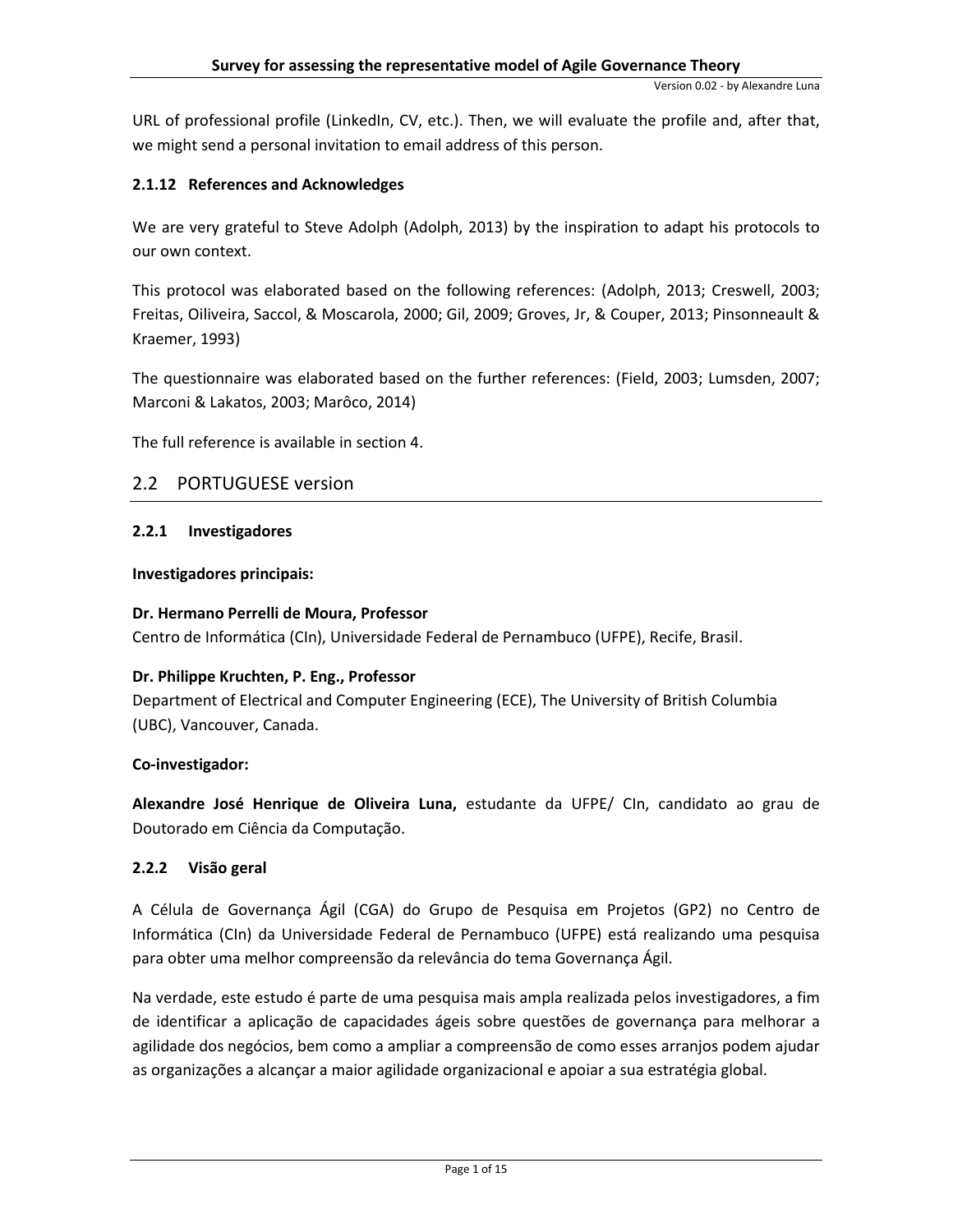Estamos convidando agentes representativos dos fenômenos em estudo (veja seção [2.2.4\)](#page-9-1) a participar de uma pesquisa on-line buscando investigar a aplicação de capacidades ágeis sobre questões de governança, seus fatores de moderação e a eventual influência de fatores ambientais. Este estudo irá requerer o preenchimento de um questionário on-line através da internet.

# <span id="page-9-0"></span>**2.2.3 Objetivo**

O objetivo do estudo é coletar dados sobre as características da dimensão agilidade nas capacidades de governação das organizações e de seus projetos, para avaliar um modelo representativo derivado de uma teoria de como elas são influenciadas pelas variáveis do ambiente externo e pelo efeito moderador das variáveis do contexto interno, e quais são os efeitos sobre as operações de negócios.

Estamos particularmente interessados em compreender os fatores que influenciam o "desempenho das equipes", e os contextos organizacionais derivados de suas combinações, sendo: projetos, unidades de negócio, empresa e ambientes multi organizacionais. Nossa intenção é usar o conhecimento adquirido durante este estudo para desenvolver diretrizes que podem ser utilizados pela indústria para melhorar o desempenho das organizações e seus projetos.

# <span id="page-9-1"></span>**2.2.4 Perfil do participante**

Estamos convidando indivíduos que **tenham experiência profissional ou acadêmica compatível com o perfil da amostra definido para este estudo descrito na** [Table 2.4](#page-9-2). Por causa do fato de governança ágil ter sido considerado um campo de estudo nascente (Luna et al., 2014), é um real desafio encontrar especialistas neste domínio.

Após conduzir uma revisão sistemática da literatura a respeito do estado da arte da governança ágil (Luna et al., 2014), e tendo debatido os achados deste estudo com pesquisadores e praticantes, passamos a considerar que os respondentes cujo perfil corresponderem com o descrito na [Table 2.4](#page-9-2), podem ser considerados agentes representativos dos fenômenos em estudo, possuindo a experiência relevante para esta pesquisa.

<span id="page-9-2"></span>

| <b>Criterion</b>  | <b>Description</b>                                                                                                                                                                                                                                                                              |
|-------------------|-------------------------------------------------------------------------------------------------------------------------------------------------------------------------------------------------------------------------------------------------------------------------------------------------|
| (1) Qualification | researchers/scholars, professionals or graduate students                                                                                                                                                                                                                                        |
| (2) Experience    | who has experience (academic and/ or professional) in:                                                                                                                                                                                                                                          |
|                   | governance capabilities: ability to develop competencies<br>(a)<br>related to way as an organizational context is conducted,<br>administered or controlled, i.e., strategic alignment, decision<br>making, control, compliance ability, steering skills, policy<br>making, accountability, etc. |

#### **Table 2.4 – Sample profile**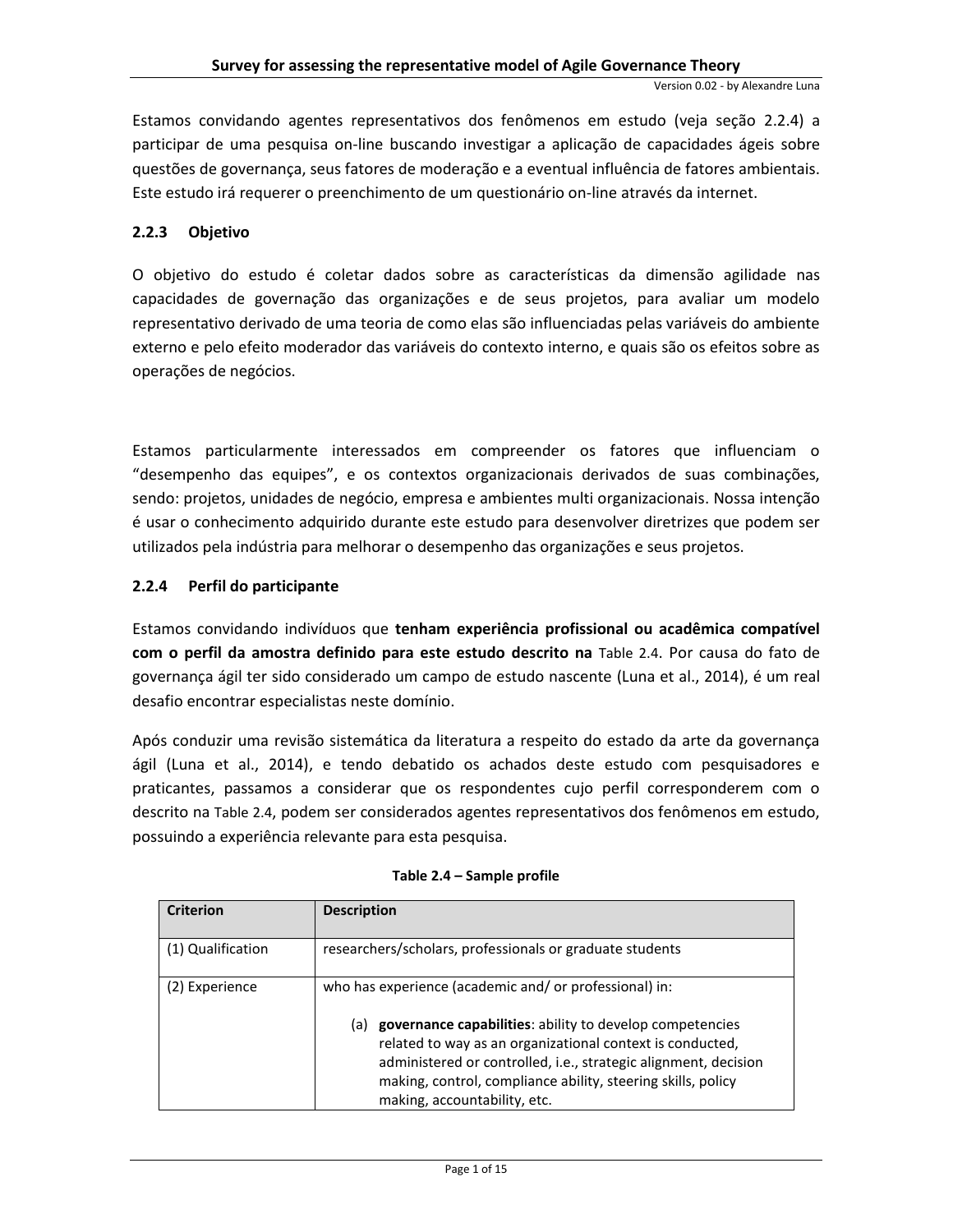| <b>Criterion</b>              | <b>Description</b>                                                                                                                                                                                                                                                                                                                                                 |
|-------------------------------|--------------------------------------------------------------------------------------------------------------------------------------------------------------------------------------------------------------------------------------------------------------------------------------------------------------------------------------------------------------------|
|                               | agile capabilities (agile or lean methods): ability to develop<br>(b)<br>competencies related to principles, values and practices, from<br>agile and lean philosophy, i.e., flexibility, "doing more with<br>less", agility, adaptability, resilience, responsiveness,<br>"coordinability" or "orchestrability", self-organization,<br>simplicity, readiness, etc. |
| (3) Context of action         | In the context of leadership, coordination, management or steering                                                                                                                                                                                                                                                                                                 |
| (4) Organizational<br>context | In any of these organizational contexts: teams, projects, business units,<br>entire enterprise, or multi organizational setting.                                                                                                                                                                                                                                   |

#### <span id="page-10-0"></span>**2.2.5 Procedimento do Estudo**

Esta é uma pesquisa online compreendendo o seguinte perfil de questões:

| <b>Question profile</b>                                   | Questions | %    |
|-----------------------------------------------------------|-----------|------|
| Questions about the positioning of the subject mindset    | 4         | 10%  |
| Questions about constructs and their relations            | 24        | 59%  |
| Questions related to respondent and his or her demography | 8         | 19%  |
| Questions related to Survey analysis                      |           | 12%  |
|                                                           | 41        | 100% |

Pontos relevantes para **ter em mente antes de começar** a responder o questionário**:**

- (a) Este questionário deve ser respondido **apenas** por indivíduos cujo perfil for compatível com o descrito na [Table 2.4](#page-9-2).
- (b) Este questionário leva, aproximadamente, **30 minutos** para ser respondido completamente.
	- a. Contudo, se você preferir, pode iniciar o questionário, interrompê-lo temporariamente (mantendo suas respostas a salvo) e retomá-lo na sua conveniência até sua completa finalização.
- (c) Nós solicitamos que você responda o questionário **completamente**. Caso contrário, vamos ter que descartá-lo, uma vez que os questionários incompletos não são considerados válidos para o nosso estudo.
	- a. Caso não se sinta à vontade em termos de conhecimento para responder alguma das questões de forma precisa, por favor, não deixe sem resposta.
	- b. Sinta-se confortável em fornecer respostas aproximadas.
	- c. Para a pesquisa é mais importante uma resposta aproximada que nenhuma resposta.
- (d) O respondente deve ter em mente apenas um único contexto organizacional (por vez) quando você estiver respondendo o questionário, focando em sua experiência. Este contexto será escolhido na segunda questão (Q2).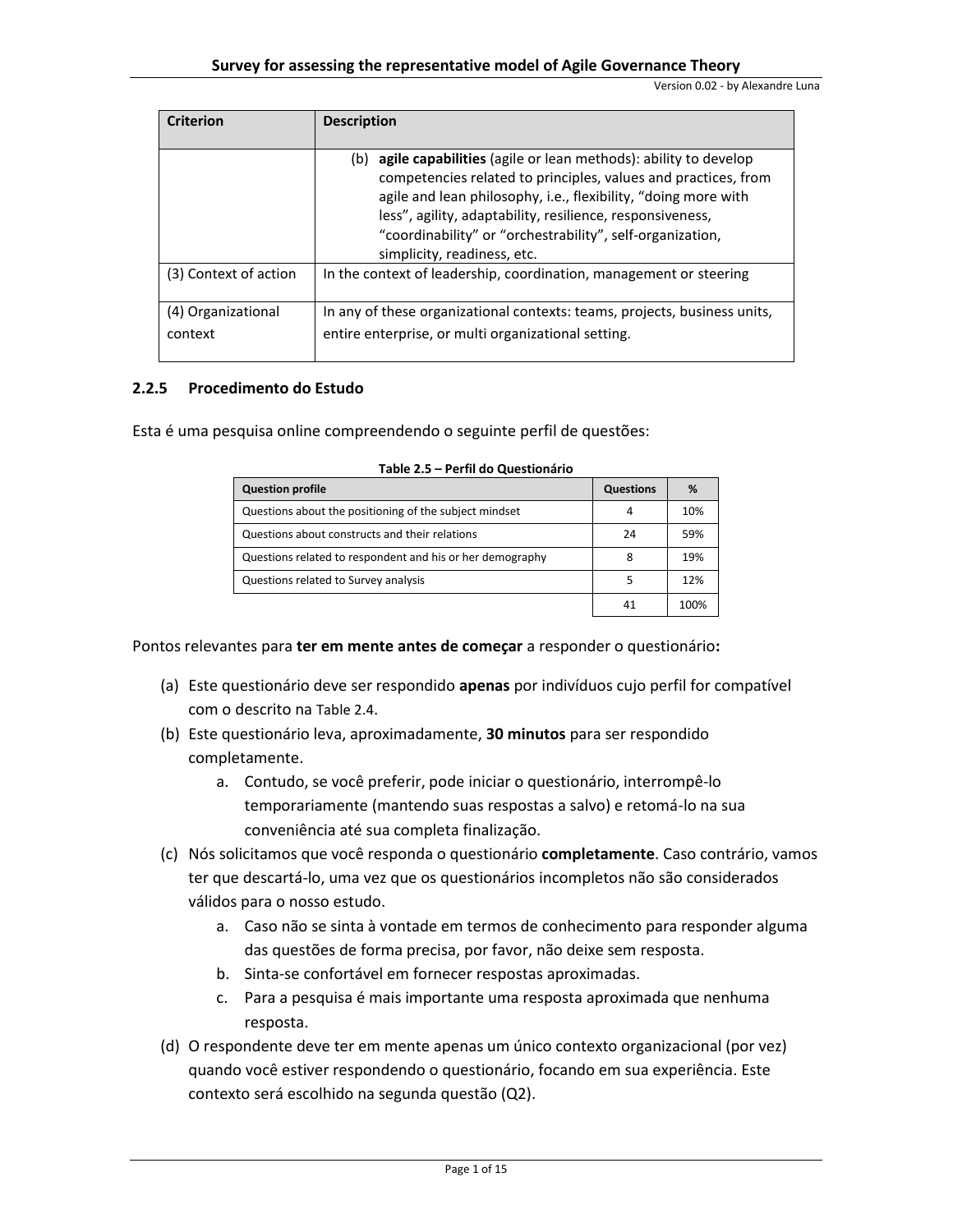- a. Se na segunda questão (Q2) você se sentir confortável para responder a este questionário em mais de um contexto organizacional, nos informe isso na terceira questão (Q3) que mandaremos outro convite para seu endereço de email, para uma participação complementar.
- (e) As questões de Q5 a Q28 são AFIRMAÇÕES. Sua resposta deve ser o grau de concordância com as situações introduzidas por cada questão (de acordo com a escala descrita n[a Table](#page-11-4)  [2.6\)](#page-11-4), com base em sua própria experiência no contexto organizacional escolhido na segunda questão (Q2).

<span id="page-11-4"></span>

|                                                                                  |                                                              |                     |                                        | Table 2.0 - Escala de availação |                      |                      |                                 |                         |                                        |                                       |  |
|----------------------------------------------------------------------------------|--------------------------------------------------------------|---------------------|----------------------------------------|---------------------------------|----------------------|----------------------|---------------------------------|-------------------------|----------------------------------------|---------------------------------------|--|
| <b>Critérios</b>                                                                 |                                                              | Escala de avaliação |                                        |                                 |                      |                      |                                 |                         |                                        |                                       |  |
| Legenda ilustrativa                                                              | $\langle \cdot, \cdot \rangle$<br><b>Discordo fortemente</b> |                     | (∹)<br><b>Discordo</b><br>parcialmente |                                 | . .<br>Indiferente   |                      | . .<br>Concordo<br>parcialmente |                         | $\omega$<br><b>Concordo fortemente</b> |                                       |  |
| <b>Escala Numérica</b>                                                           |                                                              |                     |                                        |                                 |                      |                      |                                 |                         |                                        | 10                                    |  |
| Sua resposta: Qual o seu nível de<br>concordância com a AFIRMAÇÃO da<br>questão? | Eu discordo<br>muito<br>fortemente                           | fortemente          | Eu discordo   Eu discordo<br>muito     | Eu discordo                     | Eu guase<br>discordo | Eu guase<br>concordo | Eu<br>concordo                  | Eu<br>concordo<br>muito | Eu<br>concordo<br>fortemente           | Eu<br>concordo<br>muito<br>fortemente |  |

|  |  |  |  |  | Table 2.6 - Escala de avaliação |
|--|--|--|--|--|---------------------------------|
|--|--|--|--|--|---------------------------------|

# <span id="page-11-0"></span>**2.2.6 Confidencialidade**

Ninguém, além dos investigadores nomeados, terá acesso aos dados brutos recolhidos por este instrumento. O resultado do estudo será apresentado como um resumo dos dados coletados, mas nenhuma informação de identificação pessoal deve ser relatada.

# <span id="page-11-1"></span>**2.2.7 Benefícios**

O participante receberá os seguintes benefícios intangíveis ao participar deste estudo:

- 1. O resumo dos resultados será compartilhado com os participantes que preencherem o seu e-mail na questão relacionada (Q40). Esta informação pode ser útil para melhorar o desempenho de suas organizações e seus projetos.
- 2. O altruísmo de participar de um estudo para investigar a aplicação de capacidades ágeis sobre questões de governança, seus fatores moderadores e a eventual influência de fatores ambientais.

# <span id="page-11-2"></span>**2.2.8 Contato para informações sobre o estudo**

Se você tiver alguma dúvida ou desejar mais informações com relação a este estudo, você pode contatar o co-investigador, Alexandre Luna [\(ajhol@cin.ufpe.br\)](mailto:ajhol@cin.ufpe.br).

# <span id="page-11-3"></span>**2.2.9 Contato para preocupações sobre os direitos dos participantes da pesquisa**

Se você tiver alguma dúvida sobre o seu tratamento ou direitos como participante da pesquisa, você pode contatar a Secretaria da Diretoria de Pesquisa (SEC-DPQ) da Diretoria de Pesquisa (DPQ) da Pró-reitoria para assunto de Pesquisa e Pós-graduação da UFPE (PROPESQ) no telefone +55 (81) 2126-7041 ou por email: [dpq.propesq@ufpe.br.](mailto:dpq.propesq@ufpe.br)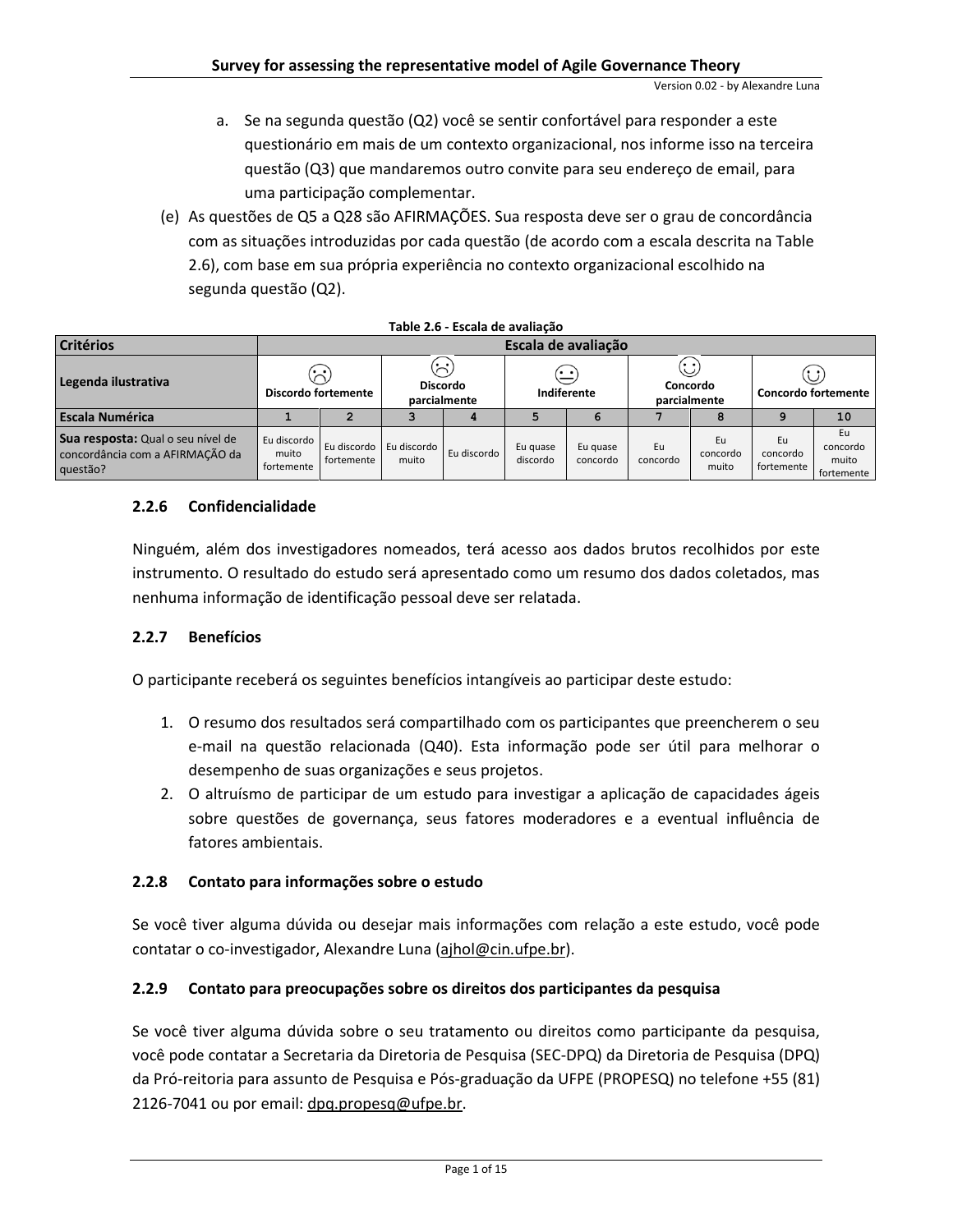# <span id="page-12-0"></span>**2.2.10 Consentimento**

A sua participação neste estudo é totalmente voluntária e você pode se recusar a participar ou retirar os dados do estudo a qualquer momento, antes da conclusão do questionário. Clicar no link do questionário, abaixo, indica o seu consentimento e apoio a este estudo, em nome da sua organização e permissão de sua organização para a utilização dos dados fornecidos para os objetivos deste estudo.

# <span id="page-12-1"></span>**2.2.11 Link do Questionário**

Os indivíduos serão convidados por e-mail, de acordo com sua análise de perfil em relação aos critérios descritos na [Table 2.4](#page-9-2). O link que será enviado está vinculado exclusivamente a esta pesquisa e cada endereço de e-mail.

Por favor, não encaminhe a mensagem recebida. Se você deseja sugerir alguém com perfil para participar desta pesquisa, nos encaminhe um email com os dados de contato desta pessoa, constando minimamente de: (1) Email; (2) Nome; (3) Sobrenome; (4) Organização; (5) URL do perfil profissional (LinkedIn, CV, etc.). Nós então iremos avaliar o perfil, e, depois disso poderemos fazer o convite personalizado para o endereço de email desta pessoa.

# <span id="page-12-2"></span>3 Glossary

1 **Organizational context:** is the environment comprised by the influence of social, economic, cultural, technological and political aspects related to positions and roles on individuals of a group, and refers to the scope of an institution; insofar it can be, in increasing order of complexity: team, project, business unit, enterprise, or a multi organizational setting.

*Contexto organizacional:* é o ambiente composto pela influência de aspectos sociais, econômicos, culturais, tecnológicos e políticos relacionados com posições e papéis dos indivíduos de um grupo, e refere-se ao âmbito de uma instituição; na medida em que ele pode ser, em ordem crescente de complexidade: equipe, projeto, unidade de negócios da empresa, ou uma configuração de multi organizacional.

2 **Business operations:** the set of organized activities involved in the day to day functions of the business, conducted for the purpose of generating value delivery, including (but not limited to): processes, functions, services, products, projects, practices, and behaviors. Those activities depends on the nature of the core business of the organization.

*Operações de negócio:* o conjunto de atividades organizadas envolvidas no dia-a-dia funções do negócio, conduzidas com o objetivo de gerar entrega de valor, incluindo (mas não limitadas a): processos, funções, serviços, produtos, projetos, práticas e comportamentos. Essas atividades dependem da natureza do core business da organização.

3 **Core business:** is the *raison d'être* of any organization, the cause of its existence. For instance, in case of a company may be the target activity to achieve profit, for a NGO might be a variety of service and humanitarian functions, concerning to governments should be initiatives to accomplish the welfare of its citizens.

*Core business:* é a razão de ser de qualquer organização, a causa de sua existência. Por exemplo, no caso de uma empresa pode ser a atividade alvo para atingir o lucro, para uma ONG pode ser uma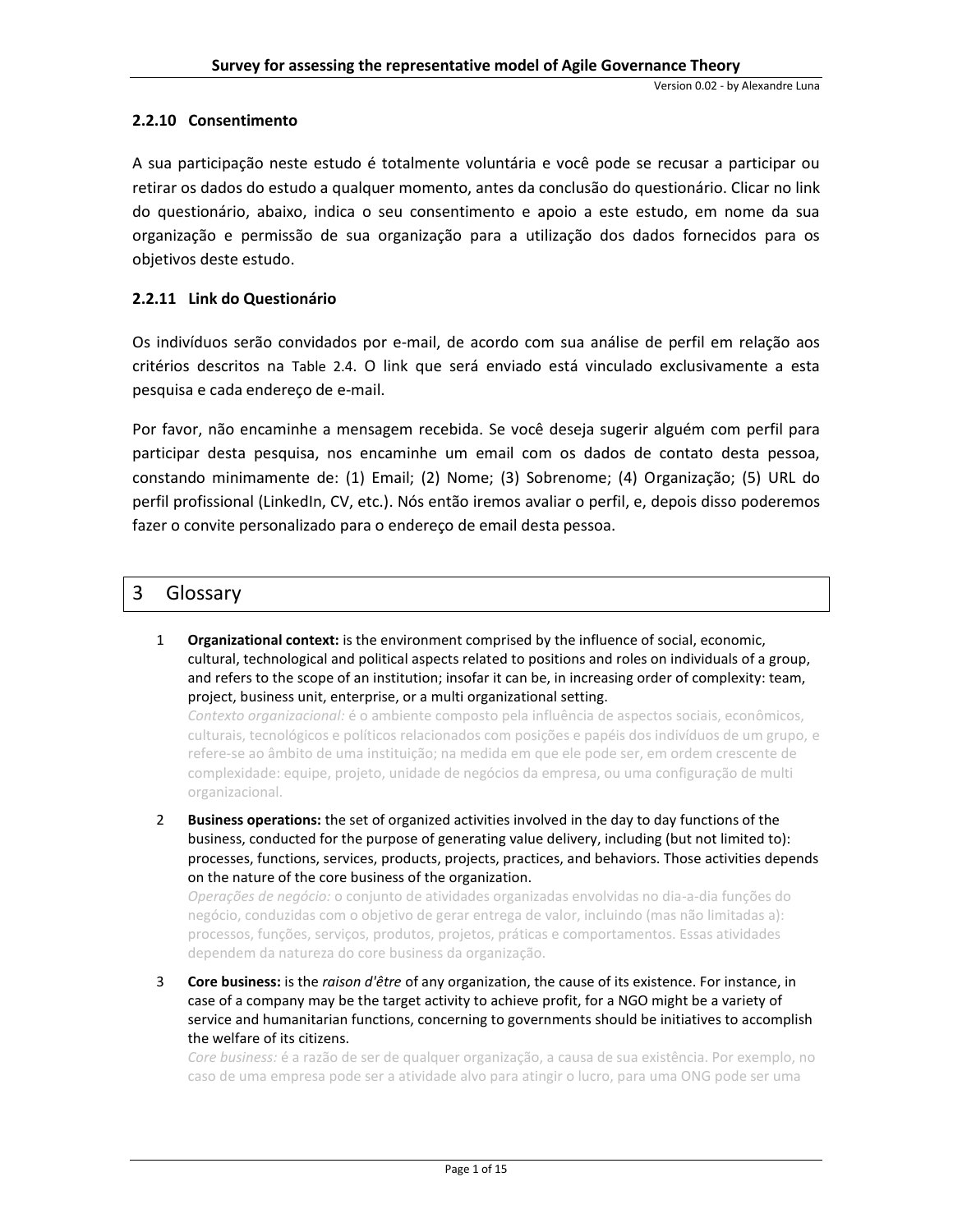Version 0.02 - by Alexandre Luna

variedade de funções de serviço e humanitários, com respeito à governos devem ser iniciativas para alcançar o bem-estar dos seus cidadãos.

- 4 **Effects of environmental factors:** are the effects sensed by the organizational context, as a result of the influence caused by the external environment in which the organizational context resides. *Efeitos dos fatores ambientais:* são os efeitos sentidos pelo contexto organizacional, como um resultado da influência causada pelo ambiente externo no qual o contexto organizacional reside.
- 5 **Effects of moderator factors:** are the effects sensed by the organizational context as a result of the influence caused by factors that tend mediate, inhibit or restraining the organizational performance. The nature of these factors varies according to the particularity of each organizational context.

*Efeitos dos fatores moderadores:* são os efeitos sentidos pelo contexto organizacional como um resultado da influência causada por fatores que tendem mediar, inibir ou imobilizar o desempenho organizacional. A natureza destes fatores varia de acordo com a particularidade de cada contexto organizacional.

- 6 **Agile capabilities:** is the ability to acquire, develop, apply and evolve competencies related to principles, values and practices, from [agile](http://encyclopedia.thefreedictionary.com/agile) and [lean](http://encyclopedia.thefreedictionary.com/lean) philosophies on organizational context. *Capacidades ágeis:* é a capacidade de adquirir, desenvolver, aplicar e evoluir competências relacionadas com princípios, valores e práticas, da filosofias ágil e *lean* no contexto organizacional.
- 7 **Governance capabilities:** is the ability to acquire, develop, apply and evolve competencies related to the way as an organizational context is conducted, administered or controlled, including the relationships between the distinct parties involved and the aims for which it is governed. *Capacidades de governança:* é a capacidade de adquirir, desenvolver, aplicar e evoluir competências relacionadas à maneira como um contexto organizacional é conduzido, administrado ou controlado, incluindo as relações entre as partes distintas envolvidas e os objetivos pelos os quais ele é governado.
- 8 **Value delivery:** is the ability to generate results (and become persistent the benefits arising from them) to the business by means of the delivery of value, whereas includes all forms of value that determine the health and well-being of the organization in the long run. *Entrega de valor:* é a capacidade de gerar resultados (e tornar persistente os benefícios deles decorrentes) para o negócio por meio da entrega de valor, incluindo todas as formas de valor que

# <span id="page-13-0"></span>4 References

- Adolph, S. (2013). *Reconciling Perspectives: a substantive theory of how people manage the process of software development*. The University of Britsh Comlumbia.
- Creswell, J. W. (2003). *Research design: Qualitative, quantitative, and mixed methods approaches* (Second., p. 398). Thousand Oaks: SAGE Publications.
- Field, A. (2003). Designing a questionnaire. In *Questionnaire Design* (p. 6).

determinam a saúde eo bem-estar da organização a longo prazo.

- Freitas, H., Oiliveira, M., Saccol, A. Z., & Moscarola, J. (2000). O método de pesquisa survey. *Revista de Administração*, *35*, 105–112.
- Gil, A. (2009). *Métodos e técnicas de pesquisa social*. *Métodos e técnicas de pesquisa social* (Vol. 264, p. 216).